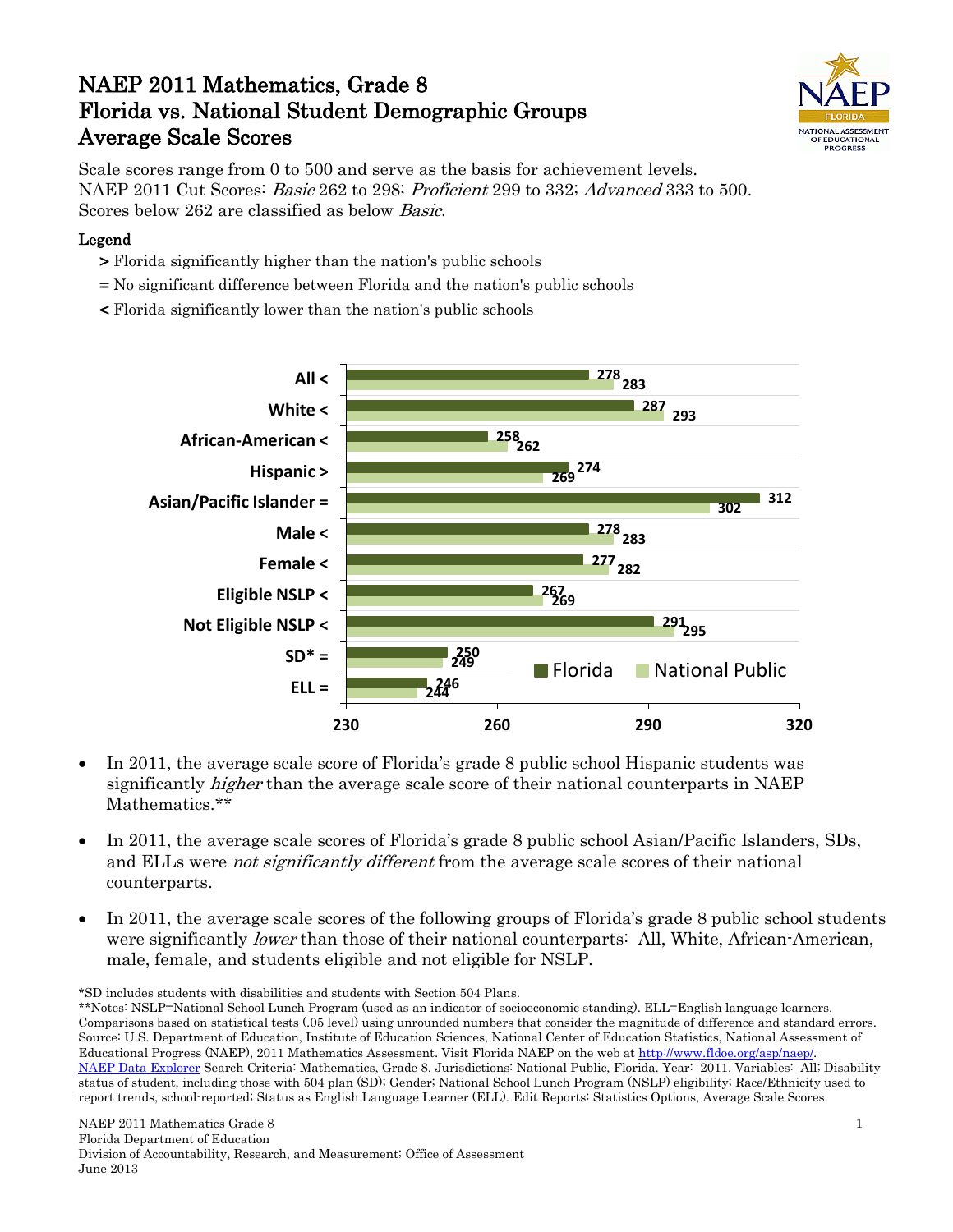## NAEP 2011 Mathematics, Grade 8 Florida vs. National Student Demographic Groups At or Above *Basic* Achievement Level



Scale scores range from 0 to 500 and serve as the basis for achievement levels. NAEP 2011 Cut Scores: Basic 262 to 298; Proficient 299 to 332; Advanced 333 to 500. Scores below 262 are classified as below Basic.

### Legend

- > Florida significantly higher than the nation's public schools
- = No significant difference between Florida and the nation's public schools
- < Florida significantly lower than the nation's public schools



- In 2011, the percentage of Florida's grade 8 public school Hispanic students scoring at or above *Basic* on NAEP Mathematics was significantly *higher* than that of their national counterparts.\*\*
- In 2011, the percentages of the following groups of Florida's grade 8 public school students scoring at or above *Basic* on NAEP Mathematics were *not significantly different* from those of their national counterparts: Asian/Pacific Islanders, students eligible for NSLP, SDs, and ELLs.
- In 2011, the percentages of the following groups of Florida's grade 8 public school students scoring at or above Basic on NAEP Mathematics were significantly lower than those of their national counterparts: All, White, African-American, male, female, and students not eligible for NSLP.

\*SD includes students with disabilities and students with Section 504 Plans.

\*\*Notes: NSLP=National School Lunch Program (used as an indicator of socioeconomic standing). ELL=English language learners. Comparisons based on statistical tests (.05 level) using unrounded numbers that consider the magnitude of difference and standard errors. Source: U.S. Department of Education, Institute of Education Sciences, National Center of Education Statistics, National Assessment of Educational Progress (NAEP), 2011 Mathematics Assessment. Visit Florida NAEP on the web a[t http://www.fldoe.org/asp/naep/.](http://www.fldoe.org/asp/naep/) [NAEP Data Explorer](http://nces.ed.gov/nationsreportcard/naepdata/) Search Criteria: Mathematics, Grade 8. Jurisdictions: National Public, Florida. Year: 2011. Variables: All; Disability status of student, including those with 504 plan (SD); Gender; National School Lunch Program (NSLP) eligibility; Race/Ethnicity used to report trends, school-reported; Status as English Language Learner (ELL). Edit Reports: Statistics Options, Achievement Levels, Cumulative.